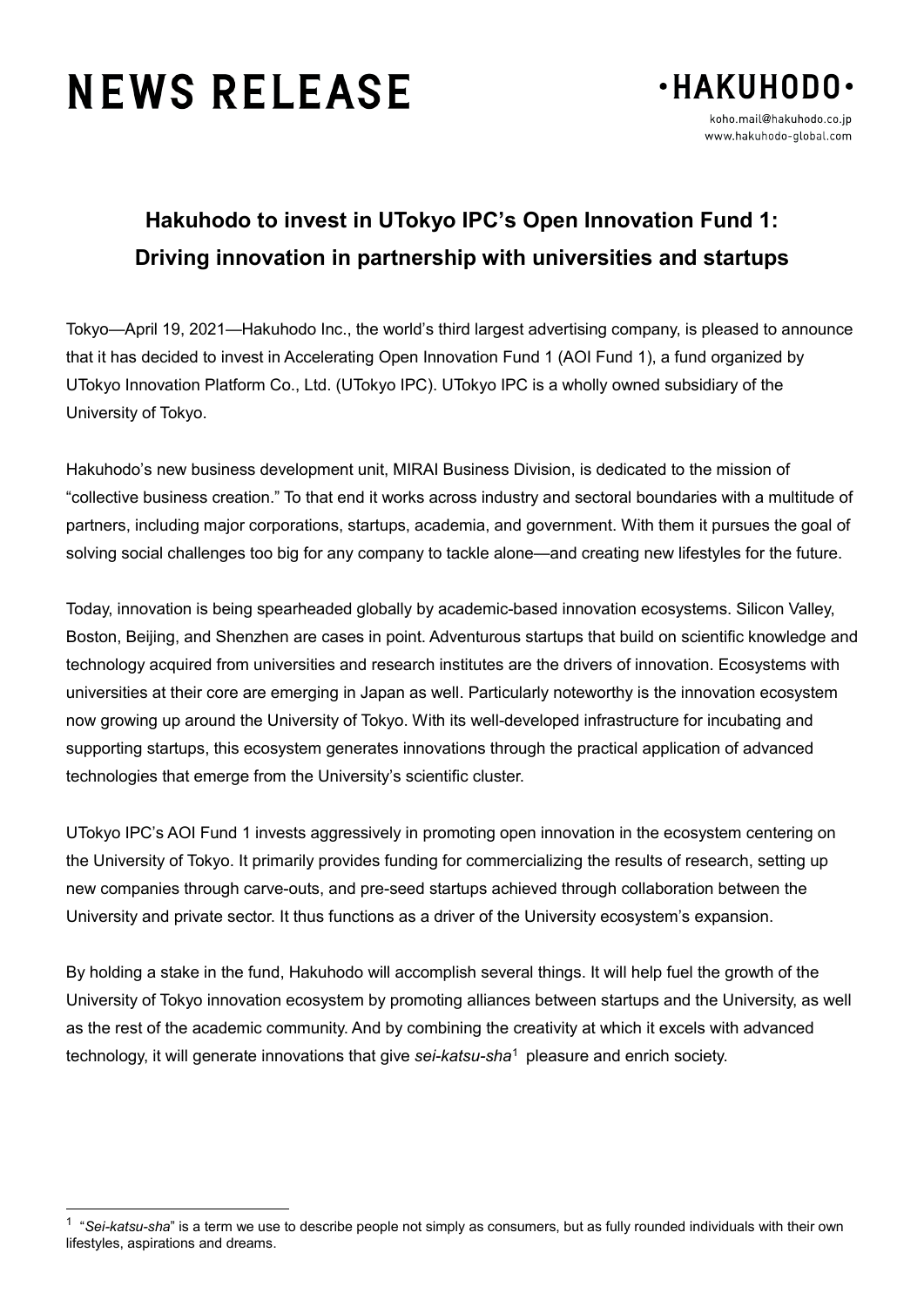#### ■ **About Hakuhodo**

Founded in 1895, Hakuhodo is an integrated marketing solutions company headquartered in Tokyo, Japan. With offices in 20 countries and regions, and over 10,000 specialists working in Japan and around the world, Hakuhodo is the world's third largest advertising agency according to *Ad Age*'s "Agency Report 2021." The company is the core agency of the Hakuhodo DY Group.

*Sei-katsu-sha* insight is the foundation for Hakuhodo's thinking, planning, and brand building. It reminds us that consumers are more than shoppers performing an economic function. They have heartbeats. They are individuals with distinct lifestyles. Hakuhodo introduced this term in the 1980s to emphasize its commitment to a comprehensive, 360-degree perspective on consumers' lives.

With *sei-katsu-sha* insight as its cornerstone, Hakuhodo combines creativity, integrative capabilities, and data and technology to play a leading role in evolving companies' marketing activities and generating innovation for the completely digitalized era. This enables the company to impact and provide value to *sei-katsu-sha* and society.

Renowned for its creativity, Hakuhodo has won the Grand Prix at Cannes Lions International Festival of Creativity twice, and was named Network of the Year at ADFEST 2021.

To learn more, visit: www.hakuhodo-global.com

Media contacts: Corporate Public Relations Division [koho.mail@hakuhodo.co.jp](mailto:koho.mail@hakuhodo.co.jp)